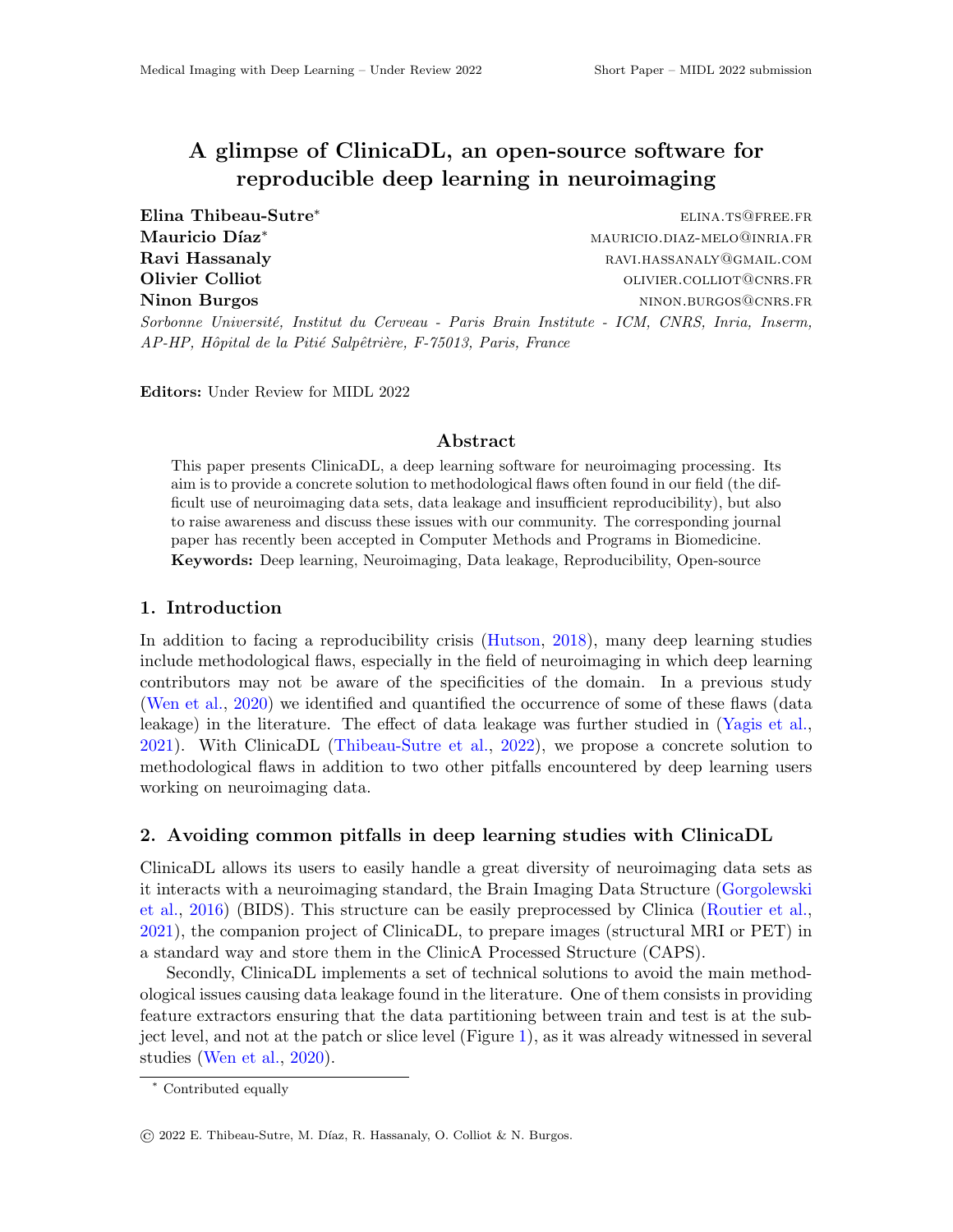

Figure 1: ClinicaDL users can handle their 3D images in different ways. They can use the whole 3D image, extract 3D patches, 2D slices or 3D regions of interest (ROI) according to a binary mask (not necessarily cubic) manually designed by users.

<span id="page-1-0"></span>Finally, ClinicaDL ensures the reproducibility of deep learning experiments by storing all information necessary to replicate them. Moreover, it has adopted standard practices for software development and distribution to enhance its usability. The open-source code is available on  $Github<sup>1</sup>$  $Github<sup>1</sup>$  $Github<sup>1</sup>$  and is automatically tested thanks to continuous integration. The software is distributed as a Python package on PyPI. Finally, we provide a documentation<sup>[2](#page-1-2)</sup> and tutorials<sup>[3](#page-1-3)</sup> that can be run online to help newcomers to familiarize with the software.

## 3. ClinicaDL overview

ClinicaDL includes a set of tools to prepare data for deep learning tasks (such as quality check, label definition, generation of synthetic data), architecture search, network training, as well as result inference, model evaluation and interpretation (Figure [2\)](#page-2-6). Different tasks can be learnt by the network trained by ClinicaDL, such as classification, regression and image reconstruction. Moreover, the framework is meant to be flexible as it can be easily enriched with new features of external contributors: this way new tasks can be added by creating a new class following a template. This process is described in the documentation to encourage new contributions to the software on several levels: tasks learnt by networks, architectures, validation settings, metrics and feature extractors.

### 4. Conclusions

ClinicaDL helps deep learning researchers to produce reliable studies in neuroimaging. It has been developed to overcome three issues specific to our field: (1) the difficult use of neuroimaging data sets by users with little expertise, (2) data leakage in validation and evaluation methods and (3) insufficient reproducibility. Some issues remain open for further contributions, such as exploiting optimally multi-GPU workspaces. To answer them, we plan to integrate in the future standard tools of the deep learning or neuroimaging communities, such as MLflow<sup>[4](#page-1-4)</sup> or TorchIO (Pérez-García et al., [2021\)](#page-2-7).

<span id="page-1-1"></span><sup>1.</sup> ClinicaDL repository: <https://github.com/aramis-lab/clinicadl>

<span id="page-1-2"></span><sup>2.</sup> ClinicaDL documentation: <https://clinicadl.readthedocs.io/en/stable/>

<span id="page-1-3"></span><sup>3.</sup> ClinicaDL tutorial: <https://aramislab.paris.inria.fr/clinicadl/tuto/intro.html>

<span id="page-1-4"></span><sup>4.</sup> MLflow: <https://mlflow.org>